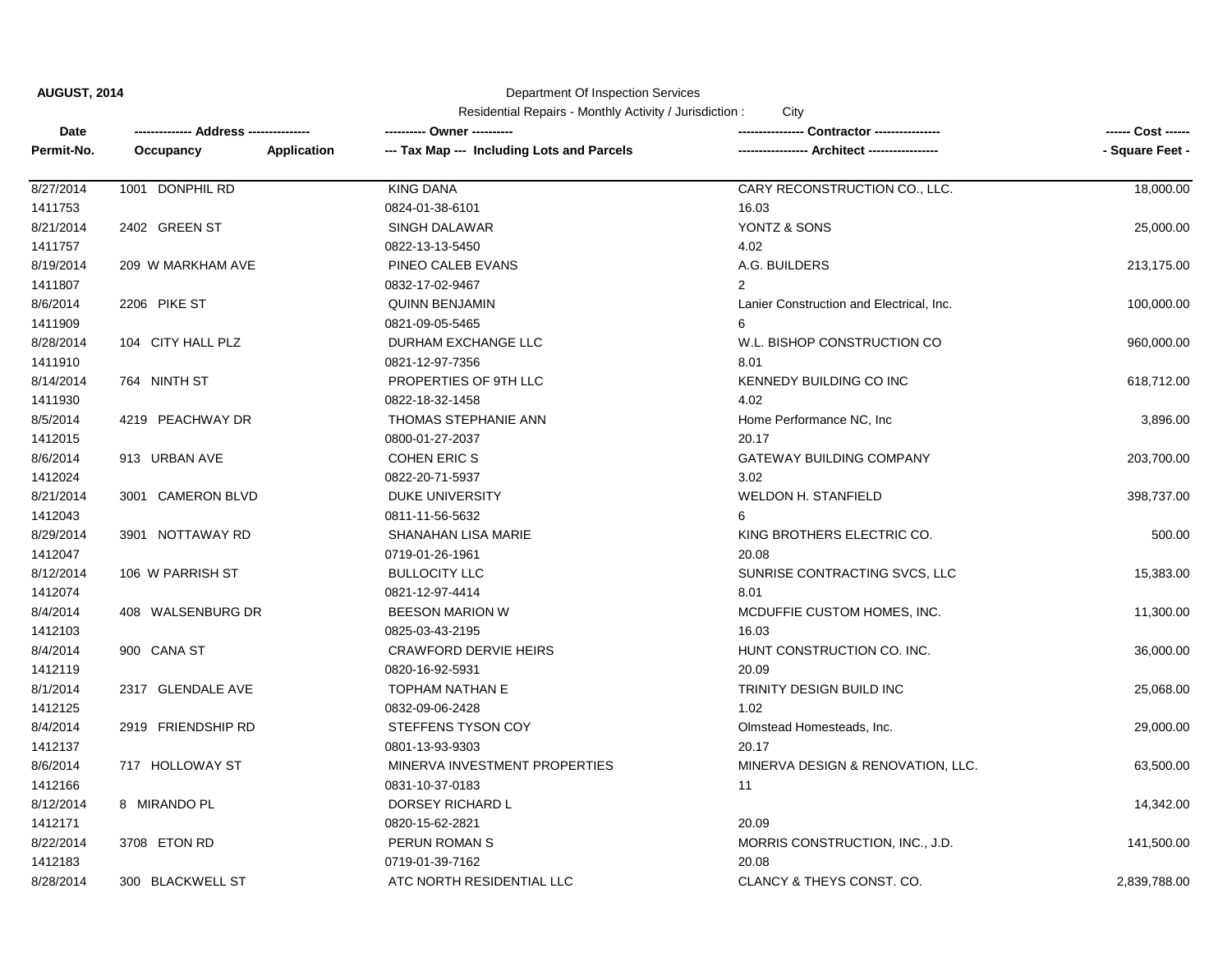## Department Of Inspection Services

| Date       | -------------- Address --------------- |                    | --------- Owner ----------                 |                                           | ------ Cost ------ |
|------------|----------------------------------------|--------------------|--------------------------------------------|-------------------------------------------|--------------------|
| Permit-No. | Occupancy                              | <b>Application</b> | --- Tax Map --- Including Lots and Parcels | -- Architect -----------------            | - Square Feet -    |
| 1412185    |                                        |                    | 0821-12-86-5976                            | 12.01                                     |                    |
| 8/7/2014   | 409 CLARION DR                         |                    | LUNN ARNOLD V                              | <b>BELFOR USA GROUP</b>                   | 8,099.29           |
| 1412204    |                                        |                    | 0803-04-93-1060                            | 17.07                                     |                    |
| 8/27/2014  | 4115 COBBLESTONE PL                    |                    | SANFORD TIMOTHY R                          | TAYLOR, DAVID BENTON                      | 11,702.80          |
| 1412219    |                                        |                    | 0719-03-03-4017                            | 20.18                                     |                    |
| 8/5/2014   | 4810 SOUTHERN AVE                      |                    | ROYSTER DEBBIE R                           | CRC CONST.                                | 7,250.00           |
| 1412242    |                                        |                    | 0729-02-55-6296                            | 20.10                                     |                    |
| 8/19/2014  | 4020 ELLISFIELD DR                     |                    | <b>CHRISTENSEN STEVEN M</b>                | <b>Emergency Reconstruction</b>           | 135,025.82         |
| 1412244    |                                        |                    | 0812-01-07-3579                            | 17.06                                     |                    |
| 8/22/2014  | 205 STONEY DR                          |                    | <b>HINKLEY WILLIAM</b>                     | Wood, Danny O.                            | 49,000.00          |
| 1412245    |                                        |                    | 0851-04-81-8788                            | 18.04                                     |                    |
| 8/20/2014  | 321 SOUTH BEND DR                      |                    | SODERBERG JOHN M                           | Prestige Homes, LLC                       | 80,500.00          |
| 1412253    |                                        |                    | 0717-02-67-7316                            | 20.12                                     |                    |
| 8/21/2014  | 68 KIMBERLY DR                         |                    | ROSENBERG PAUL                             | King Construction Co., Inc., William C.   | 38,000.00          |
| 1412269    |                                        |                    | 0719-01-35-4650                            | 20.08                                     |                    |
| 8/21/2014  | 1213 N ROXBORO ST                      |                    | RODELLI DIANE T                            | David Rutter                              | 60,000.00          |
| 1412271    |                                        |                    | 0832-17-10-6501                            | 2                                         |                    |
| 8/14/2014  | 2112 ENGLEWOOD AVE                     |                    | PORIES KATHLEEN GAIL                       | <b>JOHN SVARA</b>                         | 29,999.00          |
| 1412272    |                                        |                    | 0822-13-14-7706                            | 4.01                                      |                    |
| 8/21/2014  | 2300 RADA DR                           |                    | KLECZKOWSKI SCOTT C                        |                                           | 19,500.00          |
| 1412284    |                                        |                    | 0830-04-90-0905                            | 20.14                                     |                    |
| 8/14/2014  | 6303 FARRINGTON RD                     |                    | <b>CITY OF DURHAM</b>                      | PROGRESSIVE CONTRACTING CO., INC.         | 101,734.00         |
| 1412291    |                                        |                    | 0708-04-54-1692                            | 20.12                                     |                    |
| 8/12/2014  | 2212 CHAPEL HILL RD                    |                    | <b>CITY OF DURHAM</b>                      | ARC Contracting - Brandon David Hart, T/A | 84,420.00          |
| 1412297    |                                        |                    | 0821-13-02-4911                            | 6                                         |                    |
| 8/1/2014   | 4310 SUGAR PINE LN                     |                    | <b>BUCHANAN PHILLIP H</b>                  | REGIONAL WATERPROOFING CO INC             | 9,864.00           |
| 1412299    |                                        |                    | 0800-01-29-1808                            | 20.17                                     |                    |
| 8/1/2014   | 8 MORNINGS WAY                         |                    | CHAPMAN C T HISE                           | REGIONAL WATERPROOFING CO INC             | 10,244.24          |
| 1412300    |                                        |                    | 0835-03-20-3394                            | 16.01                                     |                    |
| 8/1/2014   | 4116 WALLINGFORD PL                    |                    | ADAMS STEPHEN E                            |                                           | 5,000.00           |
| 1412316    |                                        |                    | 0719-03-04-1042                            | 20.18                                     |                    |
| 8/18/2014  | 907 CLARENDON ST                       |                    | RTP INTEGRITY GROUP LLC                    | SIMPLIFIED CONSTRUCTION LLC               | 83,800.00          |
| 1412317    |                                        |                    | 0822-14-43-0387                            | 4.02                                      |                    |
| 8/5/2014   | 1917 W CLUB BLVD                       |                    | MEDLEY HANNAH KATHERINE                    | TRINITY DESIGN BUILD INC                  | 14,000.00          |
| 1412318    |                                        |                    | 0822-10-35-0181                            | 4.01                                      |                    |
| 8/21/2014  | 1027 OAKLAND AVE                       |                    | MUNRO PARKER DEVELOPMENT CORP              | PARKER, DAVID R.                          | 200,000.00         |
| 1412320    |                                        |                    | 0822-13-04-8380                            | 4.02                                      |                    |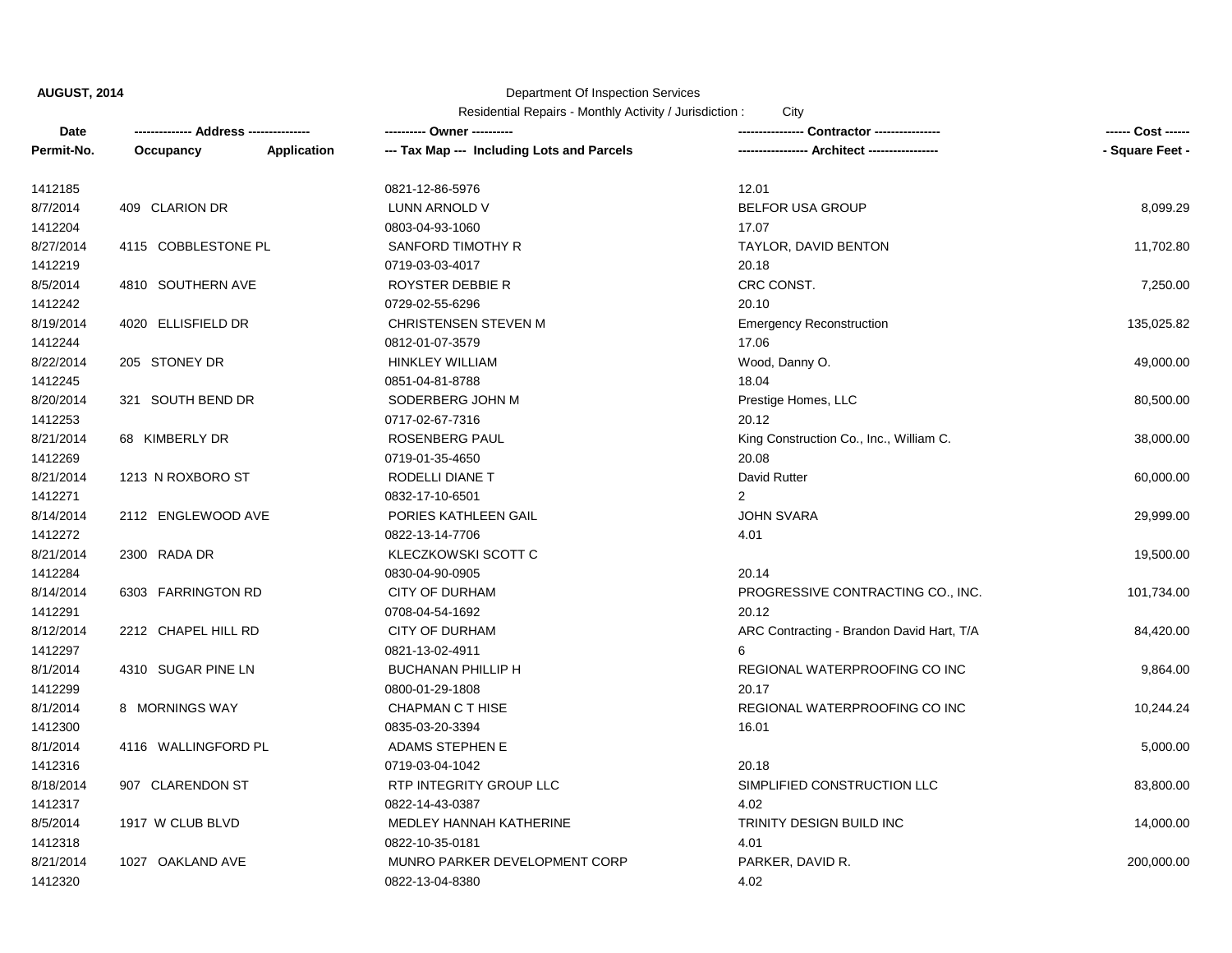# Department Of Inspection Services

| Date       | ------------- Address -------------- |             |                                            |                                               | ------ Cost ------ |
|------------|--------------------------------------|-------------|--------------------------------------------|-----------------------------------------------|--------------------|
| Permit-No. | Occupancy                            | Application | --- Tax Map --- Including Lots and Parcels |                                               | - Square Feet -    |
| 8/18/2014  | 1105 ALABAMA AVE                     |             | KELLY DEBRA A                              | PARKER, DAVID R.                              | 62,500.00          |
| 1412321    |                                      |             | 0822-13-04-0868                            | 4.01                                          |                    |
| 8/7/2014   | 124 ROSEDALE CREEK DR                |             | <b>DOWD PATRICK J</b>                      |                                               | 3,250.00           |
| 1412323    |                                      |             | 0769-03-32-8405                            | 19                                            |                    |
| 8/5/2014   | 202 W TRINITY AVE                    |             | <b>DEWIRE THOMAS</b>                       | Hershberger, Todd Brindley                    | 30,000.00          |
| 1412344    |                                      |             | 0832-17-01-7003                            | $\overline{2}$                                |                    |
| 8/1/2014   | 2535 S ROXBORO ST                    |             | SMITH FAN IDA B                            | Addie Smith-Watson                            | 13,000.00          |
| 1412346    |                                      |             | 0820-10-46-1362                            | 13.04                                         |                    |
| 8/6/2014   | 1802 W LAKEWOOD AVE                  |             | <b>LONGLEAF BUILDING &amp;</b>             | Longleaf Building & Restoration Inc.          | 245,000.00         |
| 1412352    |                                      |             | 0821-13-24-3117                            | 6                                             |                    |
| 8/20/2014  | 1109 CALVIN ST                       |             | <b>WALSH RICK</b>                          | <b>Rick Walsh</b>                             | 12,000.00          |
| 1412354    |                                      |             | 0831-06-47-2777                            | 9                                             |                    |
| 8/7/2014   | 3612 GROUSE CT                       |             | YOUNG DEMETRIS                             |                                               | 5,600.00           |
| 1412365    |                                      |             | 0843-04-54-2568                            | 18.01                                         |                    |
| 8/7/2014   | 10 DEBONAIR CIR                      |             | CAPITAL CITY PROPERTY                      | Thayer Custom Homes & Remodeling - T/A I.N.K. | 18,500.00          |
| 1412366    |                                      |             | 0814-04-70-9893                            | 17.11                                         |                    |
| 8/15/2014  | 708 YANCEY ST                        |             | MACKLER CAMILLE D                          | <b>Chris Stevens</b>                          | 10,200.00          |
| 1412367    |                                      |             | 0821-11-56-8810                            | $\overline{7}$                                |                    |
| 8/8/2014   | 1705 SOUTH ST                        |             | <b>MASON ROSA MONROE</b>                   | MCCLURE & ASSOC. CONST., INC.                 | 3,853.00           |
| 1412371    |                                      |             | 0821-19-70-2317                            | 13.03                                         |                    |
| 8/7/2014   | 1008 COBB ST                         |             | MACDONALD KENNETH W                        | <b>GARUDA CUSTOM DECKS</b>                    | 16,500.00          |
| 1412373    |                                      |             | 0821-11-55-1029                            | 5                                             |                    |
| 8/7/2014   | 2920 HOPE VALLEY RD                  |             | VILGALYS J RYTAS                           | <b>GARUDA CUSTOM DECKS</b>                    | 16,500.00          |
| 1412374    |                                      |             | 0810-08-98-7390                            | 20.15                                         |                    |
| 8/26/2014  | 3220 BANBURY WAY                     |             | <b>BONNER DIANE B</b>                      | <b>RICKY ROBINSON</b>                         | 100,000.00         |
| 1412376    |                                      |             | 0810-14-42-5588                            | 20.08                                         |                    |
| 8/8/2014   | 2505 WEDGEDALE AVE                   |             | MOORE LORI DEANNE                          | CAROLINA RESTORATION SERVICES                 | 15,300.00          |
| 1412377    |                                      |             | 0841-13-24-1095                            | 18.02                                         |                    |
| 8/8/2014   | 1014 PINE VALLEY DR                  |             | <b>SPARKS LESLIE E</b>                     | A.G. BUILDERS                                 | 91,580.00          |
| 1412378    |                                      |             | 0824-01-37-7753                            | 16.03                                         |                    |
| 8/15/2014  | 103 W MAIN ST                        |             | FREELON CHINYERE N                         | KENNEDY BUILDING CO INC                       | 49,082.00          |
| 1412379    |                                      |             | 0821-12-97-2074.012                        | 8.01                                          |                    |
| 8/8/2014   | 3502 MANFORD DR                      |             | HARVEY NANCY O                             | CARY RECONSTRUCTION CO., LLC.                 | 119,050.00         |
| 1412382    |                                      |             | 0810-20-91-4239                            | 20.07                                         |                    |
| 8/18/2014  | 1806 CHAPEL HILL RD                  |             | <b>HICKS JOSEPH A</b>                      | MCFARLAND, GLENN CLARK                        | 8,000.00           |
| 1412384    |                                      |             | 0821-09-25-3482                            | 6                                             |                    |
| 8/12/2014  | 1506 GLENDALE AVE                    |             | POPE WILLIAM P JR                          |                                               | 10,000.00          |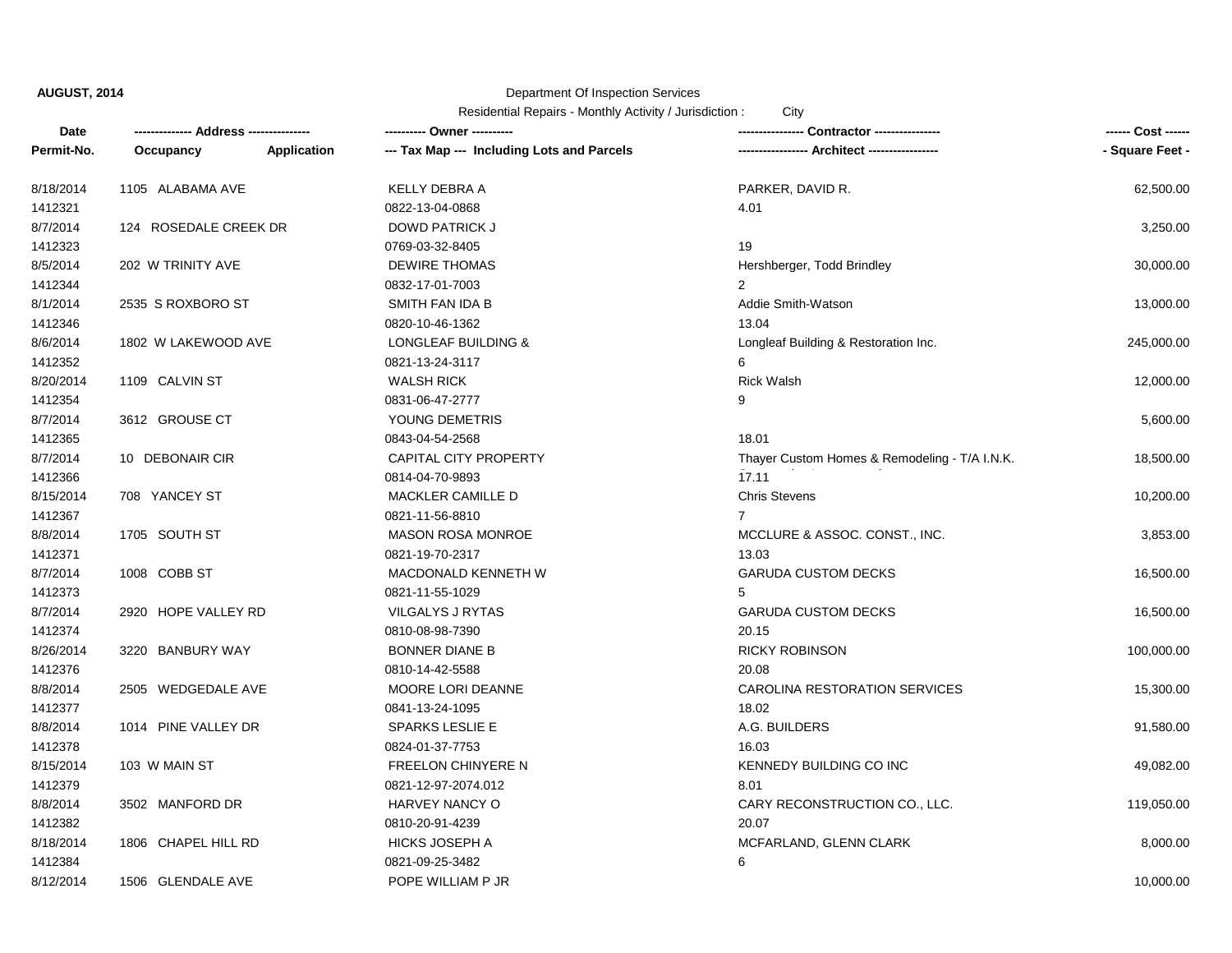## Department Of Inspection Services

| Date       | -------------- Address --------------- |             | ---------- Owner ----------                |                                             | ------ Cost ------ |
|------------|----------------------------------------|-------------|--------------------------------------------|---------------------------------------------|--------------------|
| Permit-No. | Occupancy                              | Application | --- Tax Map --- Including Lots and Parcels | ---------------- Architect ---------------- | - Square Feet -    |
| 1412386    |                                        |             | 0832-13-02-8895                            | $\overline{2}$                              |                    |
| 8/27/2014  | 2810 DOGWOOD RD                        |             | ZAFAR SYED YOUSUF                          | Hershberger, Todd Brindley                  | 31,000.00          |
| 1412388    |                                        |             | 0811-19-70-2865                            | 6                                           |                    |
| 8/8/2014   | 1104 ENGLEWOOD AVE                     |             | KAY JEREMY N                               | Hershberger, Todd Brindley                  | 35,200.00          |
| 1412389    |                                        |             | 0822-15-64-6408                            | 3.02                                        |                    |
| 8/28/2014  | 1211 W CORNWALLIS RD                   |             | JESSUP MICHAEL LOGAN                       | <b>Beavers Construction Company</b>         | 92,403.00          |
| 1412404    |                                        |             | 0811-20-70-6329                            | 20.17                                       |                    |
| 8/18/2014  | 1317 VICKERS AVE                       |             | POOLE SAMUEL M                             |                                             | 25,300.00          |
| 1412405    |                                        |             | 0821-15-63-1733                            | $\overline{7}$                              |                    |
| 8/25/2014  | 3912 LINDEN TER                        |             | MITTMAN JANET L                            |                                             | 17,767.00          |
| 1412406    |                                        |             | 0812-03-24-0890                            | 17.06                                       |                    |
| 8/29/2014  | 2813 MCDOWELL RD                       |             | ALBERTS SUSAN C                            | THE MAPLEWOOD BUILDING CO., LLC.            | 35,040.00          |
| 1412407    |                                        |             | 0811-19-60-6593                            | 20.17                                       |                    |
| 8/12/2014  | 6 TAULTON CT                           |             | SALEH AYDA                                 | THD AT-HOME SERVICES, INC.                  | 11,916.00          |
| 1412408    |                                        |             | 0800-01-27-4378                            | 20.17                                       |                    |
| 8/12/2014  | 711 WOODSIDE PARK LN                   |             | TURNER BRYAN L                             | CIMARRON CAPITAL, INC.                      | 1,000.00           |
| 1412409    |                                        |             | 0824-19-51-7447                            | 17.10                                       |                    |
| 8/12/2014  | 2717 EDMUND ST                         |             | AKRON PROPERTIES LIMITED                   | GIBBS GRADING, INC.                         | 1,000.00           |
| 1412418    |                                        |             | 0822-13-03-0159                            | 4.02                                        |                    |
| 8/12/2014  | 2106 WILSHIRE DR                       |             | <b>JOCIUS LEANN WIDMARK</b>                | ALLIED MANAGEMENT GROUP, LLC                | 35,890.11          |
| 1412422    |                                        |             | 0820-06-49-9724                            | $7^{\circ}$                                 |                    |
| 8/18/2014  | 812 SEDGEFIELD ST                      |             | <b>HOLUB EDWARD</b>                        | WOODS, CHARLES, BUILDER                     | 21,100.00          |
| 1412433    |                                        |             | 0822-14-42-5683                            | 3.01                                        |                    |
| 8/14/2014  | 110 ACADEMY RIDGE DR                   |             | <b>GUYER CHARLES D</b>                     | ALUMINUM CO OF N.C.                         | 4,000.00           |
| 1412435    |                                        |             | 0801-04-81-4396                            | 20.17                                       |                    |
| 8/14/2014  | 1308 N DUKE ST                         |             | <b>WILLIAMS BECKY L</b>                    | Tim S.Holloway                              | 18,620.00          |
| 1412446    |                                        |             | 0822-16-83-0537                            | 3.02                                        |                    |
| 8/22/2014  | 1116 IREDELL ST                        |             | LUMPKIN EDWIN B                            | TRINITY DESIGN BUILD INC                    | 90,955.00          |
| 1412452    |                                        |             | 0822-14-34-6946                            | 4.01                                        |                    |
| 8/18/2014  | 1 LANSGATE CT                          |             | MOSES FOLU                                 | THD AT-HOME SERVICES, INC.                  | 9,364.00           |
| 1412465    |                                        |             | 0718-02-68-4518                            | 20.11                                       |                    |
| 8/19/2014  | 2701 PICKETT RD                        |             | FOREST AT DUKE INC                         | KOEHLER FAMILY ENTERPRISES, INC             | 200.00             |
| 1412492    |                                        |             | 0810-07-59-3307                            | 20.15                                       |                    |
| 8/19/2014  | 4617 PACES FERRY DR                    |             | <b>CLABURN KEVIN D</b>                     | THE DECK-XPERTS                             | 4,500.00           |
| 1412497    |                                        |             | 0825-03-02-3879                            | 16.03                                       |                    |
| 8/19/2014  | 2413 W CLUB BLVD                       |             | <b>GALLI CHRISTOF</b>                      | <b>DIMENSION RENOVATIONS</b>                | 25,000.00          |
| 1412499    |                                        |             | 0812-12-95-7196                            | 4.01                                        |                    |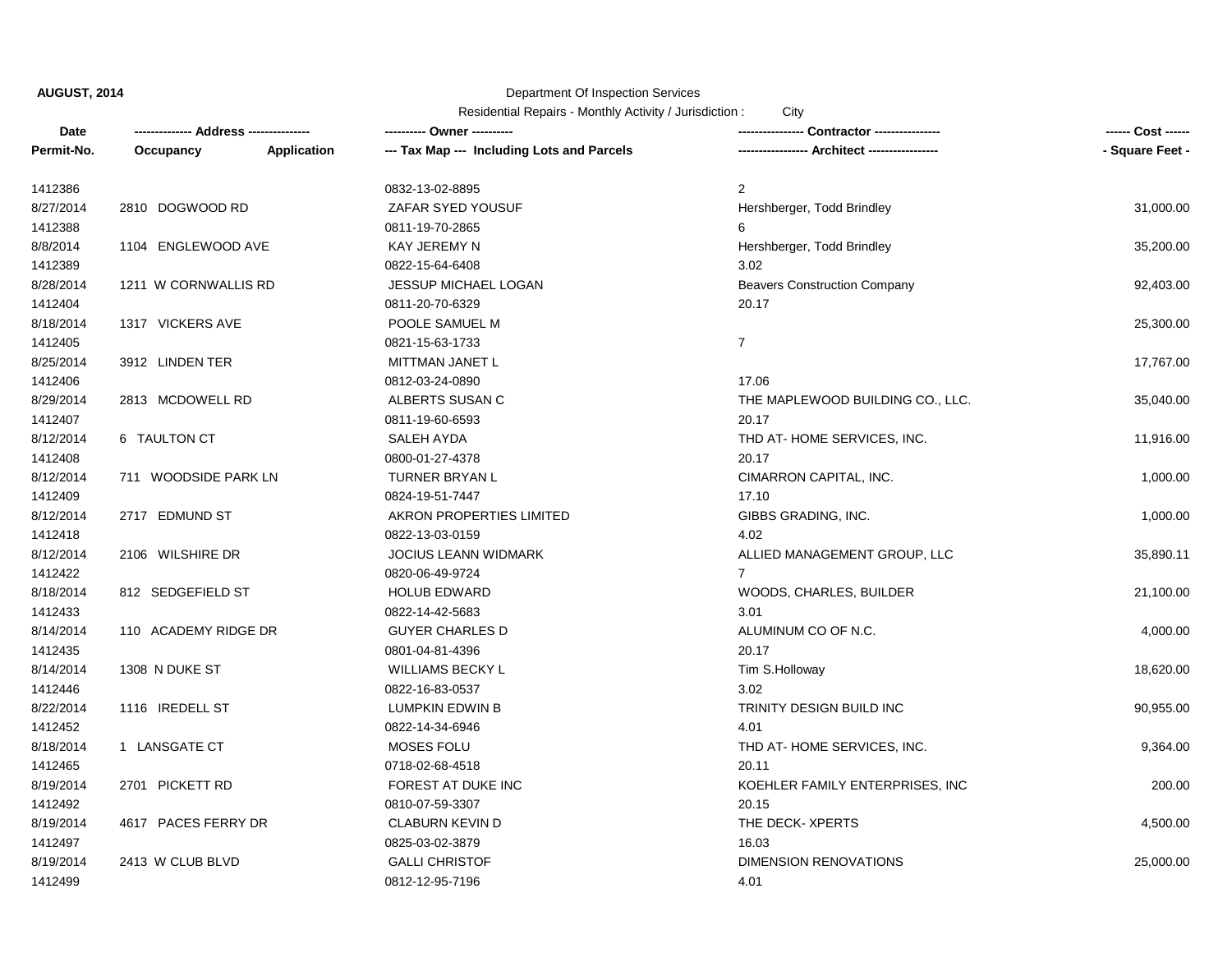## Department Of Inspection Services

| <b>Date</b> |                         |             | ---------- Owner ----------                | Contractor ----------------          | ------ Cost ------ |
|-------------|-------------------------|-------------|--------------------------------------------|--------------------------------------|--------------------|
| Permit-No.  | Occupancy               | Application | --- Tax Map --- Including Lots and Parcels | -- Architect -----------------       | - Square Feet -    |
| 8/20/2014   | 204 SOUTH BEND DR       |             | TOLL NC LP                                 | ROBIE CLIFTON                        | 2,800.00           |
| 1412504     |                         |             | 0717-02-76-0907                            | 20.12                                |                    |
| 8/20/2014   | 228 SOUTH BEND DR       |             | TOLL NC LP                                 | ROBIE CLIFTON                        | 3,200.00           |
| 1412505     |                         |             | 0717-02-77-3844                            | 20.12                                |                    |
| 8/21/2014   | 230 SOUTH BEND DR       |             | TOLL NC LP                                 | <b>ROBIE CLIFTON</b>                 | 3,000.00           |
| 1412506     |                         |             | 0717-02-77-2889                            | 20.12                                |                    |
| 8/20/2014   | 6001 WOODBERRY RD       |             | <b>BIEK THOMAS D</b>                       | Sierra Structures, Inc.              | 11,750.00          |
| 1412507     |                         |             | 0709-04-84-7441                            | 20.18                                |                    |
| 8/20/2014   | 2302 GILMAN ST          |             | MOTKO JOHN A                               |                                      | 4,000.00           |
| 1412509     |                         |             | 0850-04-75-9012                            | 18.05                                |                    |
| 8/22/2014   | 507 GRAY AVE            |             | AFFORDABLE PROPERTIES LLC                  | DANIEL RIOS                          | 98,500.00          |
| 1412515     |                         |             | 0831-06-28-5797                            | 9                                    |                    |
| 8/20/2014   | 2507 DOMINION ST        |             | <b>WILLIAMS DON BERNARD</b>                | ASPIRE & SON INC.                    | 11,000.00          |
| 1412517     |                         |             | 0832-10-47-8446                            | 1.01                                 |                    |
| 8/22/2014   | 4901 N SINGING WOODS PL |             | <b>JOHNSON CARRIE L</b>                    | KINGSFORD HOME IMPROVEMENT           | 13,547.00          |
| 1412518     |                         |             | 0824-02-76-1683                            | 16.01                                |                    |
| 8/20/2014   | 3310 ORISKONY WAY       |             | WHITAKER KUDAKWASHE                        | Mattocks, Steve Nash                 | 56,844.43          |
| 1412519     |                         |             | 0840-07-68-6416                            | 18.04                                |                    |
| 8/21/2014   | 12 SCOTT PL             |             | <b>READ GUY SCOTT</b>                      | Karen Read                           | 22,000.00          |
| 1412523     |                         |             | 0811-18-42-0475                            | 6                                    |                    |
| 8/20/2014   | 103 CHESTNUT ST         |             | RENAISSANCE SOUTH GROUP LLC                | RALPH BULLOCK PROPERTIES, LLC.       | 1,000.00           |
| 1412530     |                         |             | 0821-16-83-3851                            | 12.01                                |                    |
| 8/21/2014   | 407 GARY ST             |             | MONTAGUE CHARLES E                         |                                      | 2,400.00           |
| 1412541     |                         |             | 0831-12-85-1002                            | 10.02                                |                    |
| 8/22/2014   | 5 HOPEWELL DR           |             | PUGMIRE DAVID M                            |                                      | 3,300.00           |
| 1412542     |                         |             | 0801-04-70-0371                            | 20.17                                |                    |
| 8/26/2014   | 2019 PERSHING ST        |             | <b>KENENITZ GREGORY</b>                    | TRINITY DESIGN BUILD INC             | 61,900.00          |
| 1412543     |                         |             | 0822-09-26-4289                            | 4.01                                 |                    |
| 8/21/2014   | 2624 PICKETT RD         |             | SINGLETON DAVID G JR                       | Kustom US, Inc.                      | 190,000.00         |
| 1412551     |                         |             | 0811-19-50-6293                            | 20.17                                |                    |
| 8/22/2014   | 828 BURCH AVE           |             | CARDINAL INVESTMENT HOLDINGS               | Longleaf Building & Restoration Inc. | 200,000.00         |
| 1412553     |                         |             | 0821-06-48-6319                            | 5                                    |                    |
| 8/27/2014   | 6804 FARRINGTON RD      |             | FARRINGTON ROAD BAPTIST CHURCH             | RIGGS-HARROD BUILDERS                | 1,000.00           |
| 1412555     |                         |             | 0708-04-52-2188                            | 20.12                                |                    |
| 8/26/2014   | 3563 HAMSTEAD CT        |             | DAVIS WILLIAM M                            | FLACK, R. W. CONST. CO.INC           | 69,454.00          |
| 1412562     |                         |             | 0719-02-98-1859                            | 20.07                                |                    |
| 8/26/2014   | 4903 STOCKTON WAY       |             | SEELEY E JANE                              |                                      | 26,000.00          |